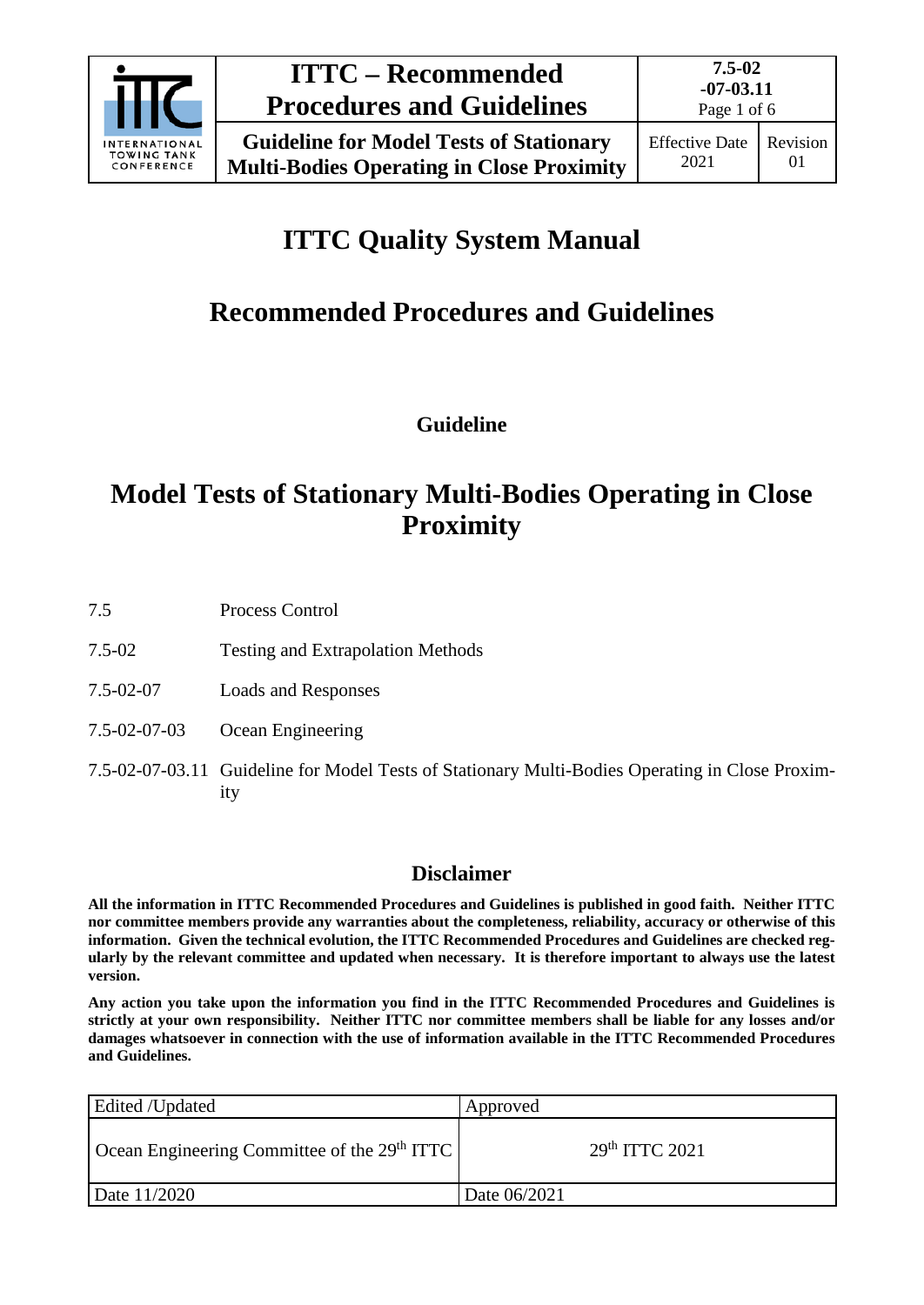

# **ITTC – Recommended Procedures and Guidelines**

# **Table of Contents**

|     | 1. PURPOSE OF GUIDELINE3               |  |
|-----|----------------------------------------|--|
| 2.  | <b>DESCRIPTION OF THE TEST</b>         |  |
|     |                                        |  |
|     | 2.1 Model test agenda and matrix3      |  |
|     | 2.2 Multi-body models3                 |  |
|     |                                        |  |
| 2.4 | <b>Instrumentation and measurement</b> |  |
|     |                                        |  |
|     |                                        |  |
|     |                                        |  |
|     | 2.6 Test procedure and data            |  |
|     |                                        |  |
|     | 2.6.1 Pre-test considerations4         |  |
|     |                                        |  |

|  | 3.3 Body-to-body connection systems5 |
|--|--------------------------------------|
|  |                                      |
|  |                                      |
|  |                                      |
|  |                                      |
|  | 4. UNCERTAINTY ANALYSIS6             |
|  |                                      |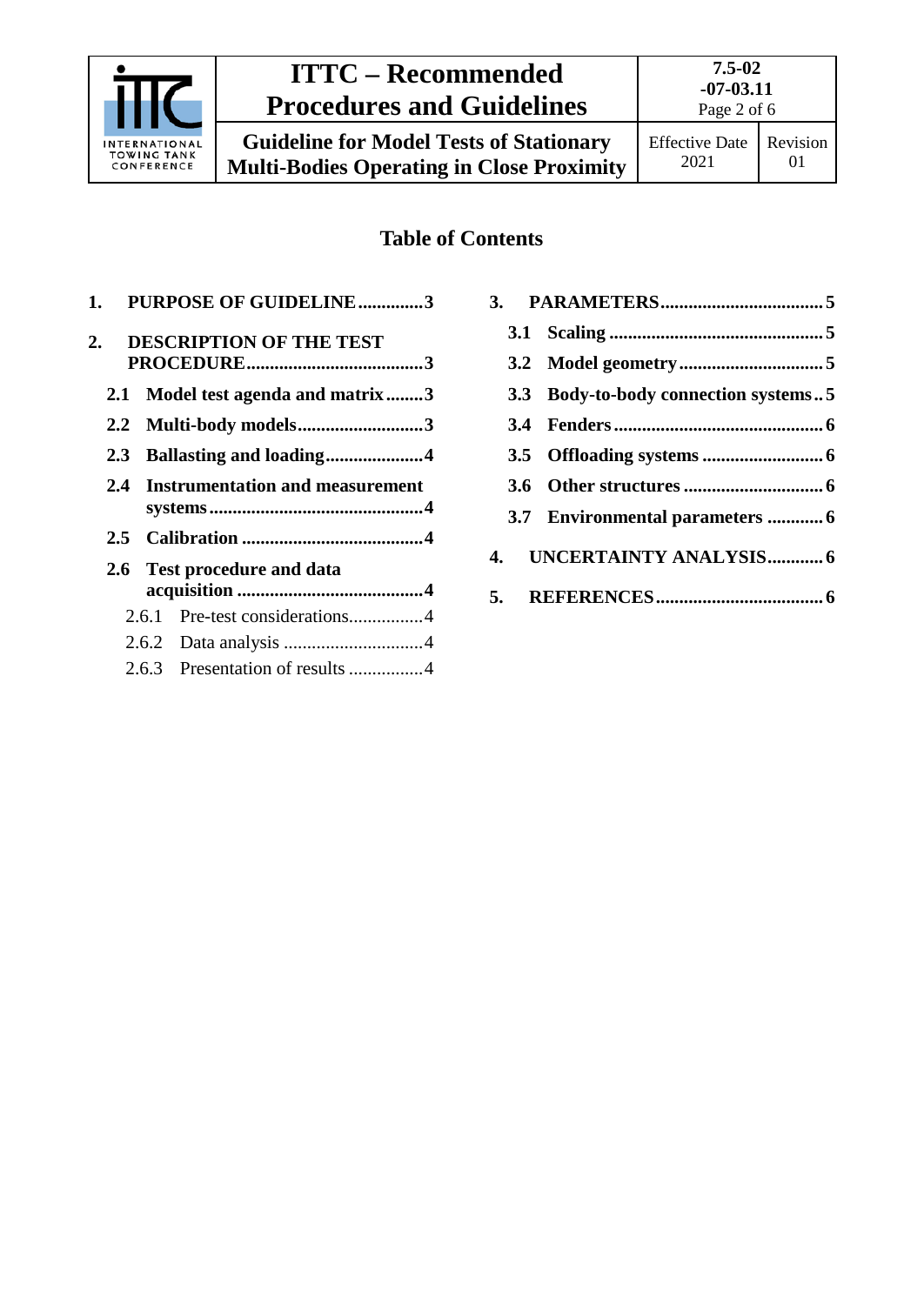

# **ITTC – Recommended Procedures and Guidelines**

01

# **Guideline for Model Tests of Stationary Multi-Bodies Operating in Close Proximity**

#### <span id="page-2-0"></span>**1. PURPOSE OF GUIDELINE**

The purpose of this guideline is to ensure that model tests of stationary multi-bodies (at least two floating/fixed bodies) in close proximity are conducted according to the best available techniques and to provide an indication of where improvements in techniques might be made.

The primary procedure for a multi-body model test is similar to that for a single body as described in Procedure 7.5-02-07-03.1 Offshore Structure Platform Experiments. Therefore, the objective of the present guideline is to ensure that any compromises, inherent in a particular multi-body interaction model test, are identified and their effect on the measured results is understood.

In general, multi-body interaction model tests are usually performed when the safe operations of offshore platforms and vessels, such as side-by-side offloading and offshore installation involving multiple vessels / platforms, may be compromised, and/or for validation studies.

The main objective of an experiment with multi-bodies in close proximity is to measure positions and motions of the models, free surface elevations in the gap, global loads, line tensions or fender loads, if present.

#### <span id="page-2-1"></span>**2. DESCRIPTION OF THE TEST PRO-CEDURE**

Model tests of multi-bodies are subject to wave, current, and wind in terms of environmental conditions. In addition, model tests are often carried out to assess the operational limits of the multi-body configuration. Floating multibodies could be moored or dynamically positioned.

#### <span id="page-2-2"></span>**2.1 Model test agenda and matrix**

Before planning the tests, a statement of the test objectives and a test matrix are required. Judicious use of computational tools can help to reduce the extent of the test matrix. For instance, numerical simulations based on potential flow theory can be used to identify resonant periods or critical gaps around which model test conditions should focus.

#### <span id="page-2-3"></span>**2.2 Multi-body models**

Models should be scaled according to Froude's law. The scale ratio is often based on basin dimensions, the relative positions of models and the footprint of the mooring systems, if present. For dynamically positioned bodies, the characteristics of thrusters should be also considered when determining the scale ratio – according to Procedure 7.5-02-07-03.6 Dynamic Positioning Systems Model Test Experiments.

For bodies with mooring lines/risers, fulllength line models are preferred, but if basin dimensions and model scale require shortening or truncation, this should be done according to Procedure 7.5-02-07-03.5 Passive Hybrid Model Tests of Floating Offshore Structures with Mooring Lines, or another appropriate method that should be documented.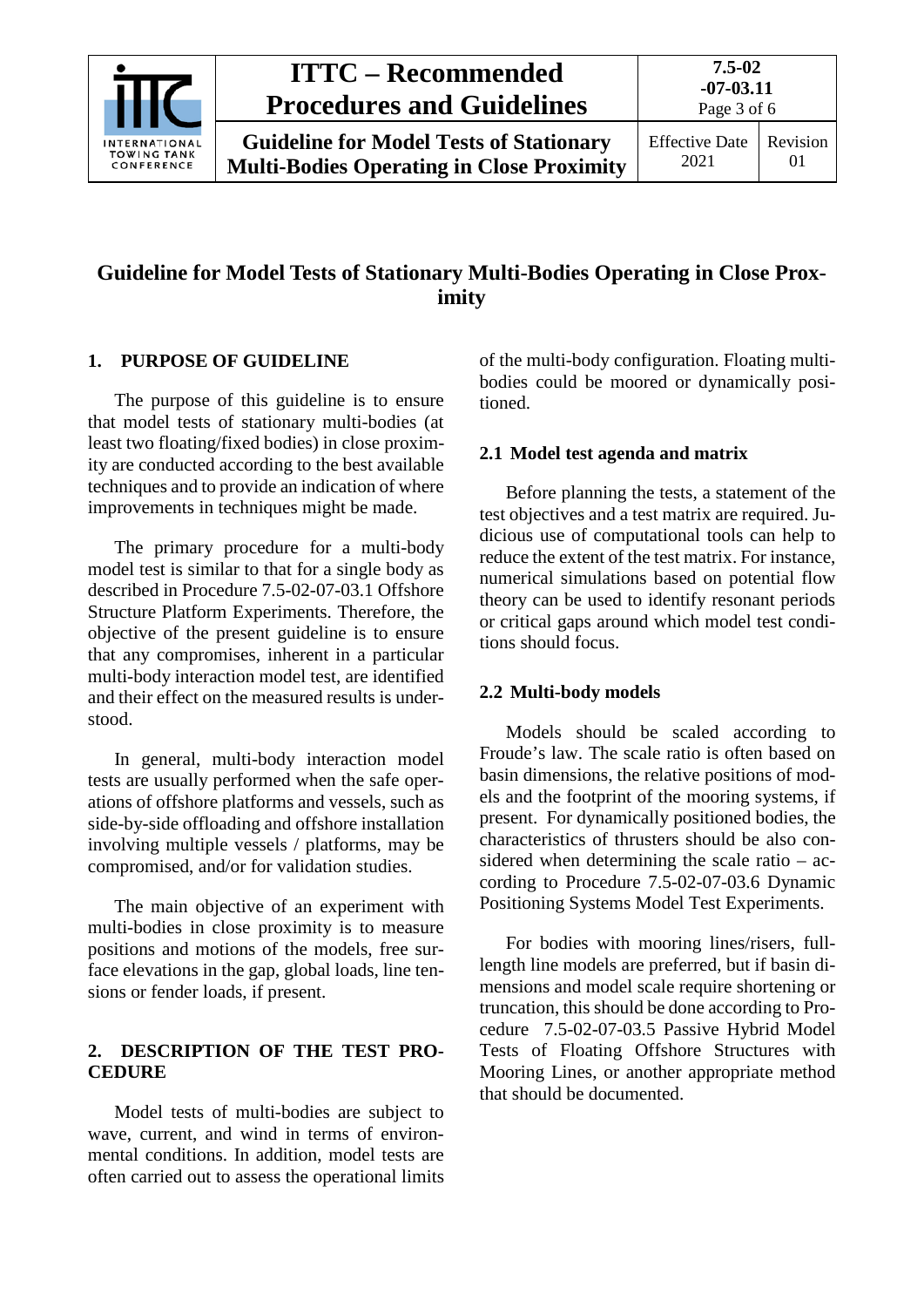

#### <span id="page-3-0"></span>**2.3 Ballasting and loading**

Ballasting and loading will be performed for each model individually, and follows the same procedure and guidelines given in Procedure 7.5-02-07-03.1 Floating Offshore Platform Experiments.

#### <span id="page-3-1"></span>**2.4 Instrumentation and measurement systems**

Multi-body tests may show high-frequency phenomena, especially in the gap. For example, the resonance frequency in the gap could be two or three times the wave frequency of interest for some multi-body configurations. The sampling rate of the measurement system has to be sufficiently high to capture these phenomena.

It is recommended to use a motion measurement system which will not influence the body motions and to provide a synchronised measurement of motions. Optical tracking systems are preferred for multi-body model tests. Care must be taken to minimize the interference of the motion measurements of one model blocking the camera view of the other model.

It is also recommended to use in-line force measurement transducers with a minimum influence on the line tension, according to Procedure 7.5-02-07-03.5 Passive Hybrid Model Tests of Floating Offshore Structures with Mooring Lines.

The wave probes should have adequate high resolution to measure the high-frequency wave elevations in the gap. Wave probes should be sufficiently small in size to avoid any disturbance of the free surface and interference/clashing with the bodies.

A full synchronisation of all the equipment is recommended, including wave, current and wind generators, and data acquisition systems.

#### <span id="page-3-2"></span>**2.5 Calibration**

The nonlinear behaviour of fenders, transfer/mooring lines and hoses should be modelled and calibrated according to the prototype specifications and Guideline 7.5-02-07-03.16 Model Construction of Offshore Systems.

More details on calibrations of environmental conditions and equipment including moorings/risers and thrusters can be found in Procedure 7.5-02-07-03.1 Floating Offshore Platform Experiments.

#### <span id="page-3-4"></span><span id="page-3-3"></span>**2.6 Test procedure and data acquisition**

#### 2.6.1 Pre-test considerations

Before each run, measurements should be checked to ensure that residual body motions and wave elevations in the basin are sufficiently small.

#### <span id="page-3-5"></span>2.6.2 Data analysis

Data analysis should be presented in both time series and frequency domain. Details on the analysis procedures can be found in Procedure 7.5-02-07-03.13 Analysis Procedure for Model Tests in Regular Wave and 7.5-02-07-03.13 Analysis Procedure for Model Tests in Irregular Waves.

#### <span id="page-3-6"></span>2.6.3 Presentation of results

Results can be presented in dimensional or non-dimensional form. Dimensional results can either in model or full scale; however, this must be clearly documented. Typical measurements are described in Procedure 7.5-02-07-03.1 Floating Offshore Platform Experiments. So, for tests of multi-bodies, the results should include:

• 6-DOF rigid body motions for each body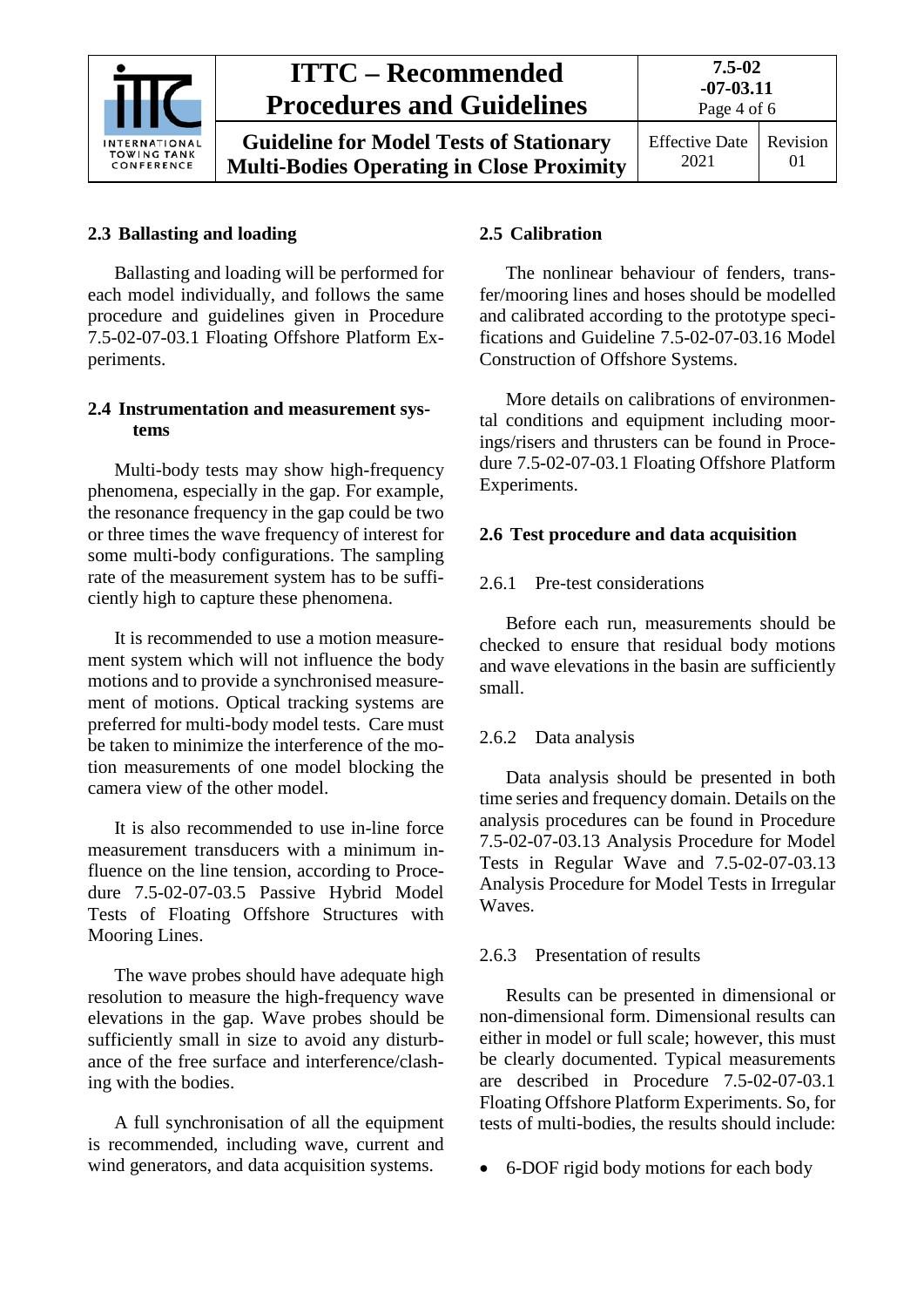

# **ITTC – Recommended Procedures and Guidelines**

**Guideline for Model Tests of Stationary Multi-Bodies Operating in Close Proximity** Page 5 of 6

**7.5-02 -07-03.11**

Effective Date 2021 Revision 01

- mass and moment of inertia properties of each model
- Relative body motions
- Accelerations at specified locations
- Free surface elevations in the gap
- Free surface elevations in other locations
- Tensions in lines (mooring lines, offloading lines, hoses, etc.)
- Fender loads
- Wave conditions
- Wind velocity
- Current velocity
- Method of extrapolation of the results from model scale to full scale - when applicable.

## <span id="page-4-0"></span>**3. PARAMETERS**

Most parameters are the same as those for a single body model test. Details on the parameters can be found in Procedure 7.5-02-07-03.1 Floating Offshore Platform Experiments, including:

- test conditions
- models' dimensions
- basin dimensions
- wave calibration
- wave periods and heights
- wave headings
- current calibration
- wind calibration
- mooring calibration
- measurement equipment
- test duration
- number of repeat runs
- use of different gauges

## <span id="page-4-1"></span>**3.1 Scaling**

Multi-body model tests may involve several similitude laws such as geometrical and dynamic similitudes. The linkages between bodies also need to be modelled in scale according to their mechanical properties, for example, the stiffness of the fender and hoses. Notice that forces due to linkages are often very nonlinear and viscous effects on damping can be critical. For example, the tension force due to fenders is zero while the compression force can be nonlinear with the distance.

The gap width is critical for the definition of the scale. The gap should be large enough to avoid effects associated to water surface tension, such as capillary waves and meniscus. Surface tension effects may start to become important in very small-scale model tests where they are not significant at full scale. This is one factor, for example, which ultimately limits the scale ratio that can be used to define the gap when testing models in close proximity. Gaps significantly smaller than 0.1 m (in model scale) should be avoided to prevent surface tension effects (BMT, 2000). Furthermore, the gap width affects the fenders' damping and the viscous effects.

## <span id="page-4-2"></span>**3.2 Model geometry**

The models should be as detailed as possible if their elements influence the physical phenomena or if they are important for the measurements. These elements include appendages, fenders, offloading hoses, hawsers, cables, articulated arms, connecting bridges, thrusters, and mooring lines/risers, if present.

#### <span id="page-4-3"></span>**3.3 Body-to-body connection systems**

If multi-bodies are connected, inertial properties, motions, loads and extensions of connecting systems, such as body-to-body mooring lines and connecting bridges, should be modelled.